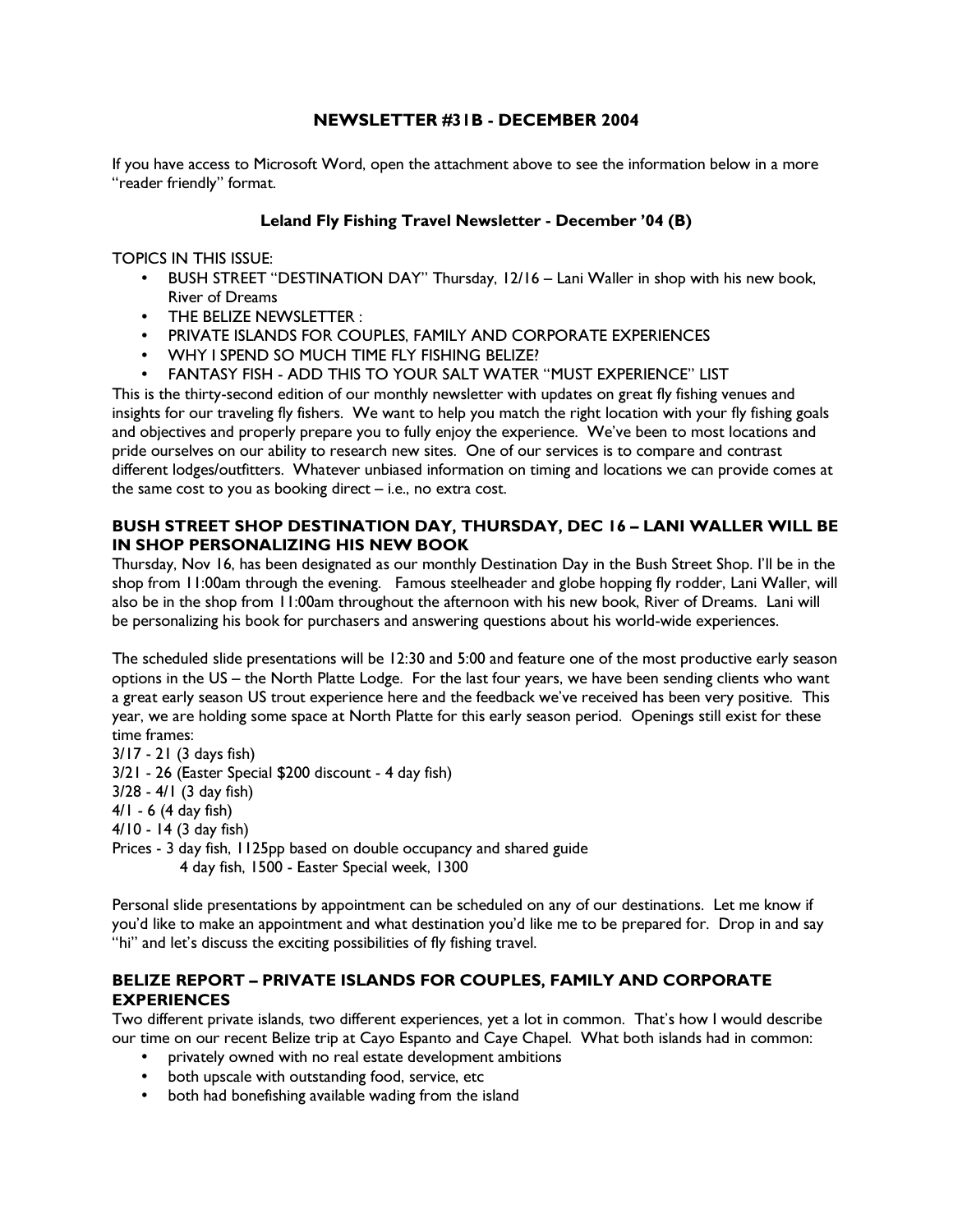- a short hop north via small plane from Belize City
- both reside in spectacular marine environments, inside the second largest barrier reef in the world, which runs the entire length of Belize
- Snorkeling or diving can be arranged from either location; also, sea kayaks and other water sport options available

#### CAYO ESPANTO

Four acres with only 5 air-conditioned accommodations including two – two bedroom villas, two – one bedroom villas, and one studio unit. Structures constructed so they can be virtually open air and can also be closed down with accordion style walls. Each building is isolated and has it's own private dock. Level of service is outstanding – a "houseman" comes with each rental. The houseman arrives at your beck and call to take drink orders, menu discussion for meals, or for any need you have. He carries a two way radio that communicates directly with the radio he leaves in your beachfront home. Food was fabulous. My wife called Cayo Espanto a "10" on the scale of romantic spots we've been (many of you know what a romantic guy I am!!). Fly fishing guide can be booked from Ambergris Caye to fish the waters in the vicinity by the half day or full day – not Belize's best fishing, but can be good. The masseuse sets up the table on your dock, in your bedroom, wherever you want. Literally, I could grab my fly rod and walk out the back door onto the shallow flat that surrounds the island in pursuit of bonefish…..and find fish most times (guide not necessary). Price: range of \$995 to \$1,650 per night plus tax and gratuities, depending on the size of your villa. Includes everything (not the masseuse or guide), even drinks of your choice. A personal, private, and pampered experience – if you choose, no need to leave your villa for the entire stay – everything will be catered in. (see Erin and Glenn Prichett's report in the Nov newsletter or ask me for a copy).

## CAYE CHAPEL

Over two-hundred acres that includes a championship 18 hole golf course – probably the only golf course within hundreds of miles in any direction. Nine spectacular air-conditioned beachfront, Florida style, two and three bedroom villas. Alternatively, eight smaller casitas, which are similar to a large motel room. Most meals are taken in the central clubhouse, but can be catered. Transportation supplied by golf cart. Caye Chapel is only a 20 minute boat ride via flats skiff from some of my favorite fishing areas in Belize and guiding can be arranged. Also, many of the lakes on the golf course have been stocked with snook (can't verify how many fish available). Unlimited golf is \$50 per day. Villas rent for \$1,000 per night for four persons with 5 night minimum. Casitas are \$300 per night per couple, three night minimum. Meal package per person is \$75 per day and includes villa snacks, sodas, and bottled water. The barrier reef is directly off the beach and can be viewed from the veranda's at the villas. Conference rooms available for corporate functions.

ADDITIONAL INFO: I will have my slides from our trip with me when I'm in the shop Thursday or personal presentations can be arranged.

ABOUT BELIZE: Small country located just south of the Mexican Yucatan – population of 250,000. Only English speaking country in Central America. A two hour flight from Houston or Dallas. We board an American or Continental flight at 6:30am in San Francisco, connect through Houston or Dallas, and arrive the same day in Belize City by mid-afternoon.

## WHY I SPEND SO MUCH TIME FLY FISHING BELIZE?

More specifically, this is about why I keep returning to the Belize mothership trip with either Captain Martin McCord or Charles Westby. I have fished several different areas in Belize from lodges where I don't plan on returning so this "why I do this" article needs to be qualifed. Why have we spent so much time annually since 1986 fishing with McCord and Westby from their Belize motherships? There must be some reasons to keep us going back. Here's our reasons:

• Personal experience shared only with whoever you brought with you and your crew, who are very experienced at respecting your privacy. This is not a party boat type affair – the Seaduction only takes two people and the Meca can handle a maximum party of three or four.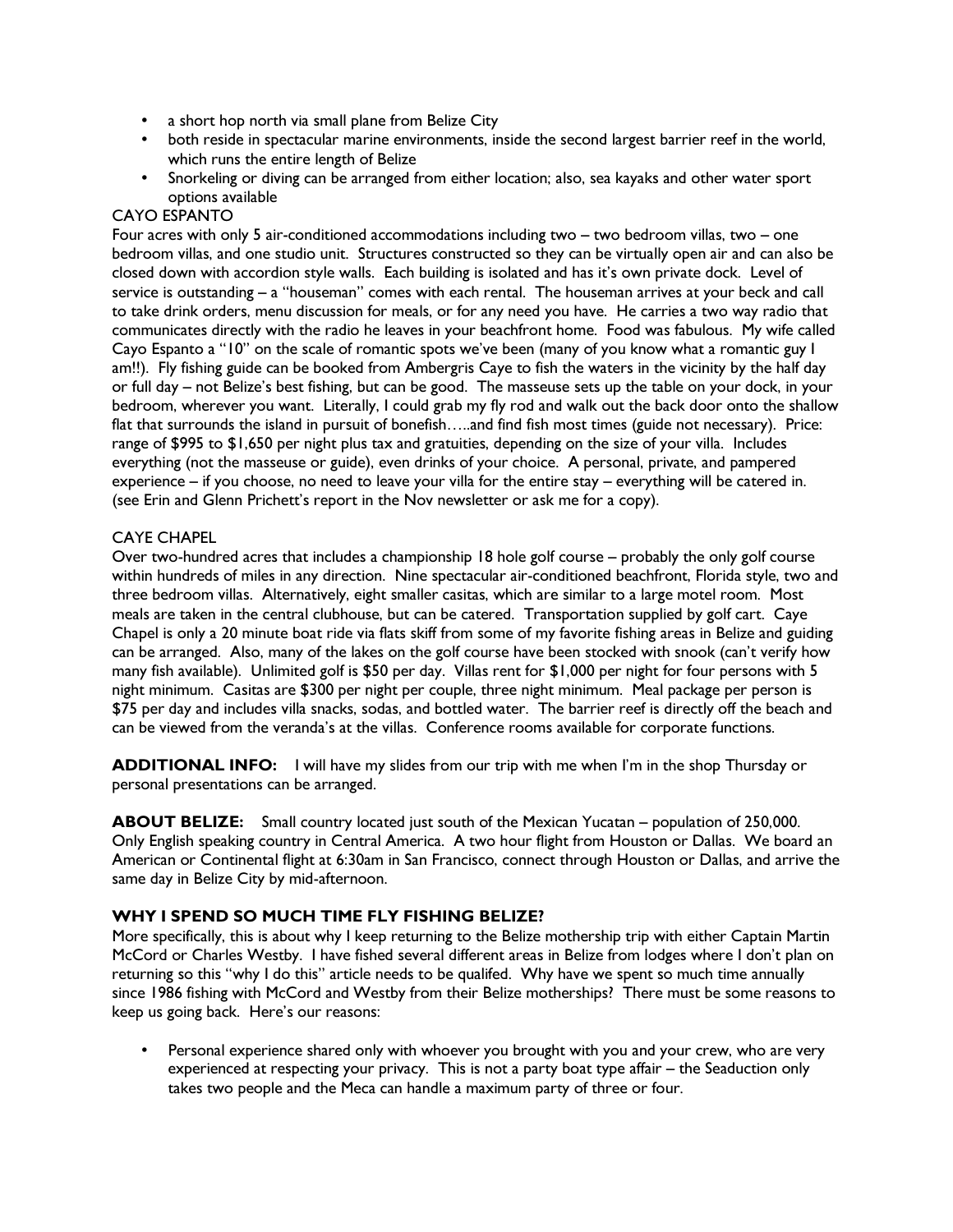- Long days on the water with great guides who love to fish usually start at 6:00am and quit at or after dark, with a short break after lunch. No "8 hour clock watchers" for guides.
- No long boat runs you're literally living where you fish and you can move your "home."
- Accommodations are clean, comfortable, air conditioned and, with rare exception, "bug free."
- Food is "good to great" all fresh and prepared on board by the cook who has basically all day to prepare the meals.
- Control schedule for meals, fishing, sleeping, etc is whatever you want it to be with some general guidelines if you want to max out the fishing time. Areas you fish and species you pursue are a joint decision with you and your captain/guide.
- Logistics for international travel, about as easy as it gets. Board a plane in SF at 630 am, make one connection in Houston or Dallas and land in Belize City about 3:00pm that afternoon. The captain meets you as you clear customs and 20 minutes later you're on the boat.
- Bonefish are a "filler," not the main menu. It's nice to have bonefish available if the primary species aren't cooperating; but, for experienced salt water guys, they are a secondary species on this trip. Ten and twenty bonefish days can be had, however, hardly anyone spends the time necessary fishing for them to add up the numbers. For newcomers to salt water fly fishing, the shallow bonefish flats make spotting fish as easy as it gets.
- Finest permit fishing in the world and maybe the best year-round tarpon fishery. Each day on our recent December trip we saw 60 – 100 pound tarpon. These are resident fish, not the migratory variety which only show up during one or two months a year.
- Variety of fish and fishing environments on more than half of the days of our recent trip, I did all of the following in the SAME DAY: cast to tailing bonefish, cast to big rolling tarpon, cast to permit on shallow flats, fished mangrove edges for snook and baby tarpon, sight fished baby tarpon and some of the big boys.
- Didn't use my comb or wrist watch for the entire trip (with my remaining hair, a comb is not a big factor).
- As casual as it can be no one to impress and who cares what you wear? It's entirely up to you how casual you want to be.
- Until the fifth day of our recent trip, I did not see another fisherman!!!! One that day, a guide made the 90 minute boat run from Ambergris Cay to fish the area we were in and they were within sight for about 5 minutes.
- It's a cool adventure living for a week on the sheltered waters inside the second largest barrier reef in the world with McCord and Westby.
- Value there's not a better value in the world of saltwater fly fishing. The Meca charters for \$8,800 for a group of four and the Seaduction \$5,800 for two. Those prices are virtually all-inclusive except for personal beverages and tips.

# POTENTIAL DOWNSIDES

Weather – like most "world class" fisheries, weather can be a factor. It's the tropics and it's always changing. We were lucky on our recent trip to avoid any cold fronts which can affect Dec, Jan, Feb, and sometimes March trips. We had two days with very light winds, one day of heavy overcast and occasional rain (still was 80+ degrees), and three days of moderate to heavy winds.

Sight fishing – the overall experience of sight fishing to trophy fish is not a numbers game. An angler must be into the excitement of the hunt to appreciate this type of fly fishing.

Challenging casting – for our first several trips, we traveled to Belize with a bonefish fly rod and several spinning rods because we didn't have the fly casting skills to deal with all the different situations which present themselves on this trip. Eventually, we developed the skills necessary to throw away the spinning rods.

Don't like living on a boat for a week? Obviously, this could be a factor, although many people each year learn for the first time that this is a very private and comfortable overall experience.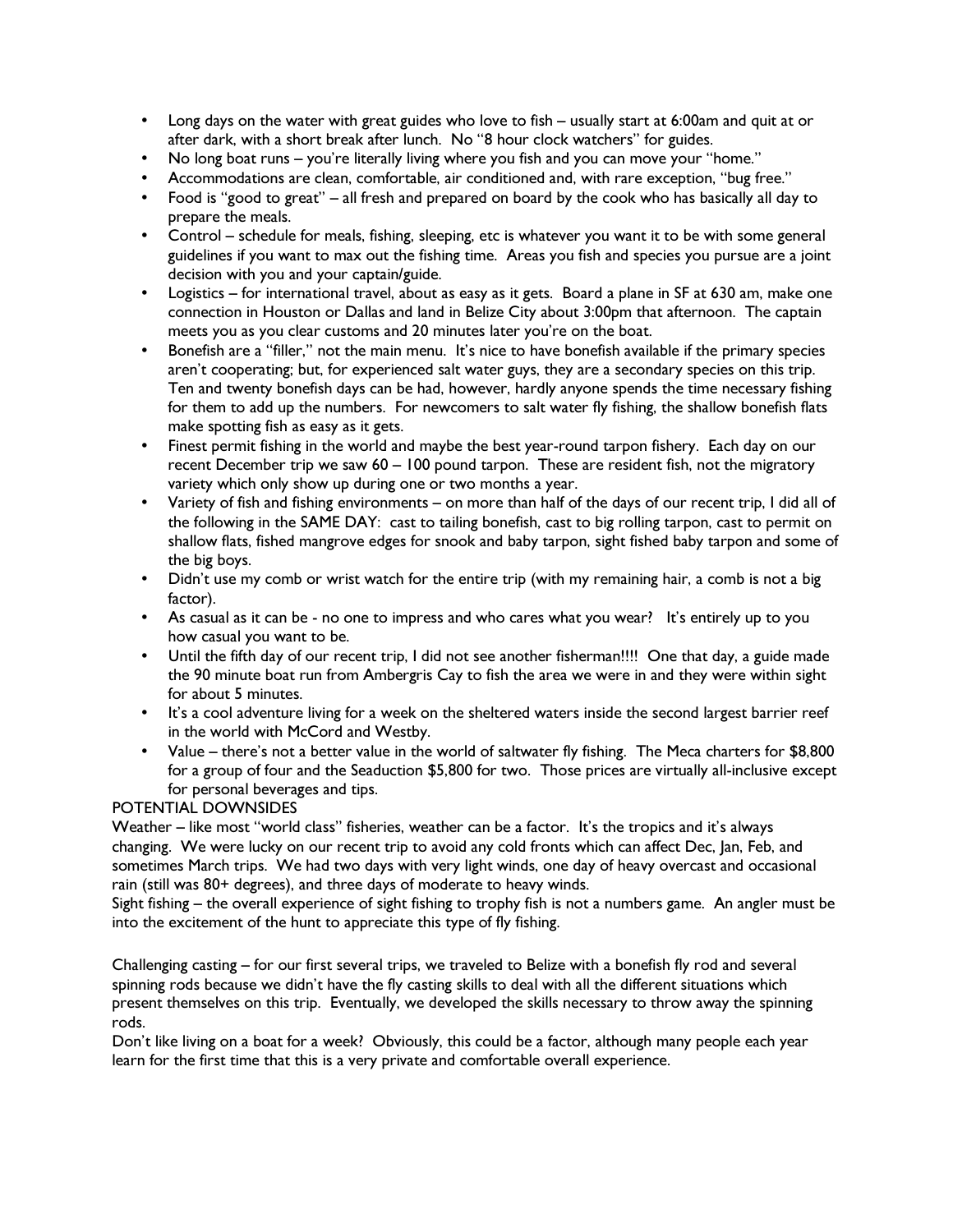Getting space – due to the large percentage of repeat clients, getting space on the Meca or Seaduction is difficult. Currently, there is one week open in each Feb, July, and Aug. Fall is still wide open.

Leland hosted trip August 9 – 16 still has space. Bush Street shop manager, Keith Westra, will once again be leading a group of six on a trip chartering both boats.

#### VIDEO AND DVD AVAILABLE:

We have a free video or DVD available on the Belize mothership trip. Let me know if you'd like a copy.

#### FANTASY STUFF - ADD THIS TO YOUR SALT WATER "MUST EXPERIENCE" LIST

It was a beautiful tropical evening and the sun was just getting ready to disappear below the horizon on the third day of our recent Belize trip. We were poling along a glassy, sheltered mangrove edge and I was casting my fly as close as possible to the branches (and far too often, into the mangroves). Snook had been the primary focus of this trip as it occurred during their spawning period and the numbers of fish in many mangrove areas were stronger than any other time of the year. On this particular cast, the fly dropped right on the edge and as I gave it a strip, a large snook darted out and grabbed it. I struck the fish hard, stunning him momentarily and, capitalizing on the momentum of his aggressive charge, pulled him away from the tangled root system which could have ended the battle quickly. My experienced guide immediately began moving the skiff away from the shoreline. This all happened in a heart beat and the fish was momentarily disoriented and began swimming into open water, away from the security of the mangroves. For a few minutes, we were safe as the fish appeared to wonder aimlessly. The guide was the first to note a change of demeanor and yelled, "get ready, he's going home." Go'in home he was and in a hurry – the fish had turned, and realizing he needed to find the security of the mangroves, had started a full out charge for the roots. Quickly, I took up the slack line and put a few wraps around my gloved hand. Experience had taught me that the moment of truth was coming – if he gained the sanctuary of the mangrove roots, he was free. I braced myself as the line tightened and my 9 wt rod bent to the pressure. The next few minutes were as intense as it gets. He had regained the brink and was only a yard from freedom. He repeatedly lunged for that yard, sometimes taking to the air with powerful head shakes, sending sunset enhanced spray in all directions. I held tight with all the strength I could muster, not giving an inch and hoping my five-foot, 40 pound leader section would hold and the rod didn't shatter. If you have fly fished for stripers, this struggle compares to trying to hold a fresh, powerful 10 pound striper in one place when he had other designs – both fish have a similar "bulldog" mentality. After what seemed like ten minutes, but was probably only two or three, he relented and allowed me to drag him from the edge. A few more weakened charges were all he had left before we put him on the scale, took the requisite photos, revived him, and watched him disappear under the overhanging branches. A shade under ten pounds was the weight and fifty pounds of thrills!! This was a special fish for more reasons than one – he completed my grand slam for the day adding some treasured memories to my salt water fly fishing collection. This was the second largest snook we took for the week – a 12 pounder was taken on the open flats and didn't supply the drama of the "mangrove mauler."

The sensation of stalking a medium to large permit or watching a tarpon cartwheel across the surface is well known, but a good-sized snook on the edge of the roots provides a seldom recognized experience that is very special.

## LELAND-FRONTIERS AGENT AGREEMENT

In addition to the many great destinations that we represent, Leland Fly Fishing Adventures also has an agreement with Frontiers to represent all their properties (many of which we already book independently). If you are considering any of the destinations that Frontiers offers, please give us a call as it's virtually the same process as booking through Frontiers, and we need the "bonus points." And, we may have some personal experiences that can add to your knowledge and preparations.

Either phone or drop us an e-mail if you have questions or would like more information about any of our destinations.